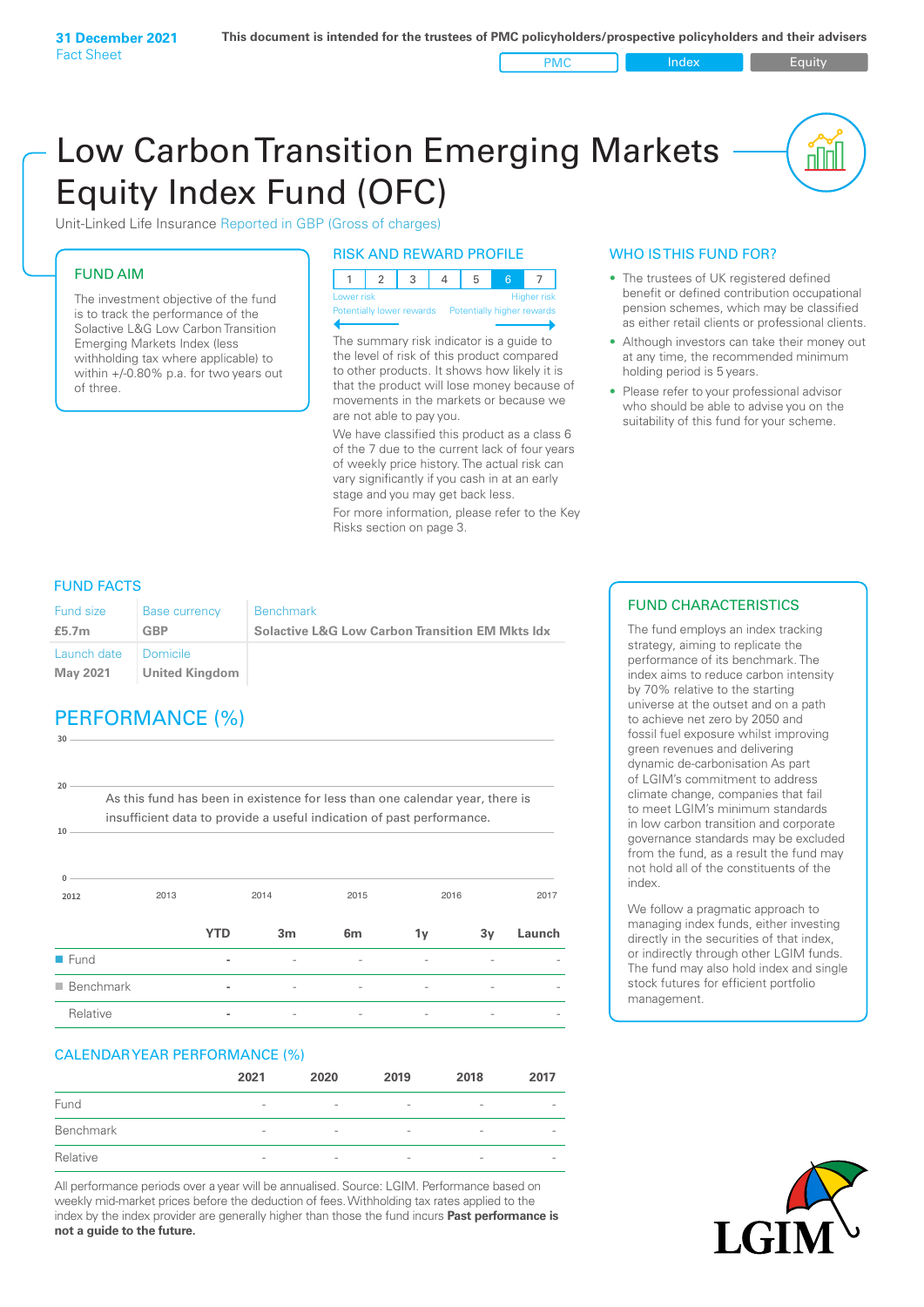Unit-Linked Life Insurance Reported in GBP (Gross of charges)

### PORTFOLIO BREAKDOWN

All data source LGIM unless otherwise stated. Totals may not sum due to rounding. In order to minimise transaction costs, the Fund will not always own all the assets that constitute the index and on occasion it will own assets that are not in the index. The number of fund holdings can differ from the index due to corporate events and proxy holdings.



### SECTOR (%)

| ■ Communications & Tech     | 38.7 |
|-----------------------------|------|
| ■ Banks (Equity)            | 13.3 |
| Consumer Cyclical           | 10.1 |
| ■ Consumer Non-cyclical     | 9.9  |
| $\blacksquare$ Industrials  | 6.2  |
| Financial Services (Equity) | 5.8  |
| Commodities                 | 5.4  |
| <b>Energy</b>               | 44   |
| Insurance (Equity)          | 24   |
| $\blacksquare$ Other        | 3.9  |
|                             |      |

# MARKET CAPITALISATION (%) TOP 10 HOLDINGS (%)

| ■ Large              | 85.1 |
|----------------------|------|
| $\blacksquare$ Mid   | 122  |
| $\blacksquare$ Small | 2.6  |
| ■ Undefined          |      |

■ Top 10 holdings 26.6% Rest of portfolio 73.4% No. of holdings in fund 1,439 No. of holdings in index 1,599

| Taiwan Semiconductor Manufacturing Co 8.3 |     |
|-------------------------------------------|-----|
| <b>Tencent Holdings</b>                   | 46  |
| Samsung Electronics Co                    | 41  |
| Alibaba Group Holding Adr                 | 3.1 |
| Meituan B                                 | 15  |
| Reliance Industries                       | 13  |
| Infosys                                   | 11  |
| Jd Com Adr                                | O 9 |
| Mediatek                                  | 0 S |
| Nio Adr                                   | 0.8 |
|                                           |     |

### COUNTRY (%)

|   | Taiwan               | 16.6 |  |
|---|----------------------|------|--|
| ۰ | India                | 13.4 |  |
|   | Korea                | 12.6 |  |
|   | China                | 11.7 |  |
|   | Cayman Islands       | 11.4 |  |
|   | <b>United States</b> | 9.0  |  |
|   | Brazil               | 4.1  |  |
|   | Saudi Arabia         | 3.2  |  |
|   | South Africa         | 2.6  |  |
|   | Other                | 15.3 |  |
|   |                      |      |  |



The Index Fund Management team comprises 25 fund managers, supported by two analysts. Management oversight is provided by the Global Head of Index Funds. The team has average industry experience of 15 years, of which seven years has been at LGIM, and is focused on achieving the equally important objectives of close tracking and maximising returns.